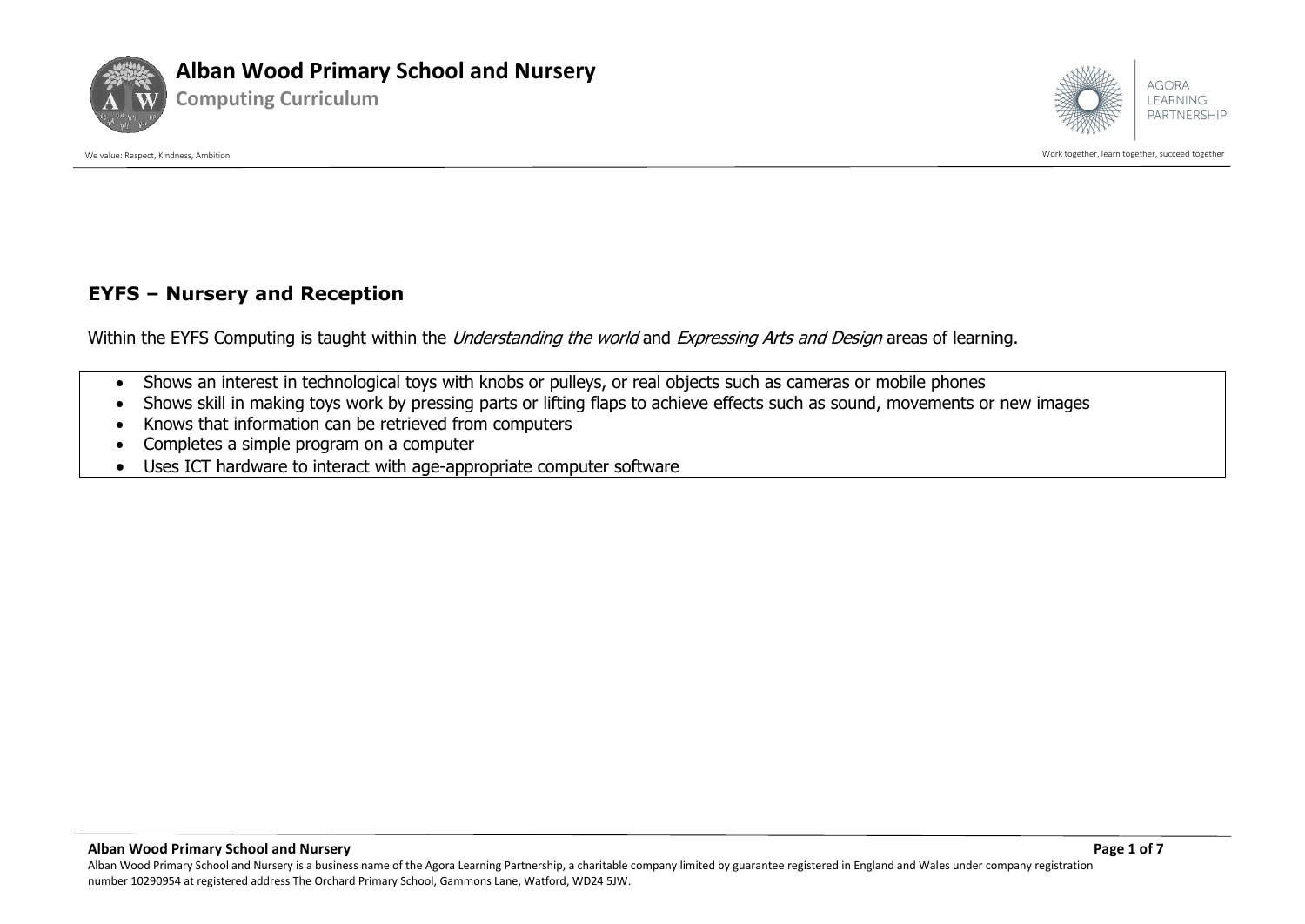



We value: Respect, Kindness, Ambition controlled to a succeed together acceed together succeed together succeed together

# **Year 1 Milestones and Curriculum Coverage**

**Computing Curriculum**

| Code                                                                                                                                   | Connect                                           | <b>Subject Content</b>                                                                                                                                           |
|----------------------------------------------------------------------------------------------------------------------------------------|---------------------------------------------------|------------------------------------------------------------------------------------------------------------------------------------------------------------------|
| Motion- Control motion by specifying<br>the number of steps to travel, direction<br>Looks-change the features of an<br>object.         | Participate in class<br>social media<br>accounts. | To understand programs execute by following<br>precise and unambiguous instructions.<br>To use logical reasoning to predict the behaviour<br>of simple programs. |
| Sound- Select sounds and control when<br>they are heard,                                                                               |                                                   |                                                                                                                                                                  |
| Draw-set the pen colour, size and<br>shape.                                                                                            |                                                   |                                                                                                                                                                  |
| Sensing- Create conditions for actions<br>by waiting for a user input (such as<br>responses to questions like: What is<br>your name?). |                                                   |                                                                                                                                                                  |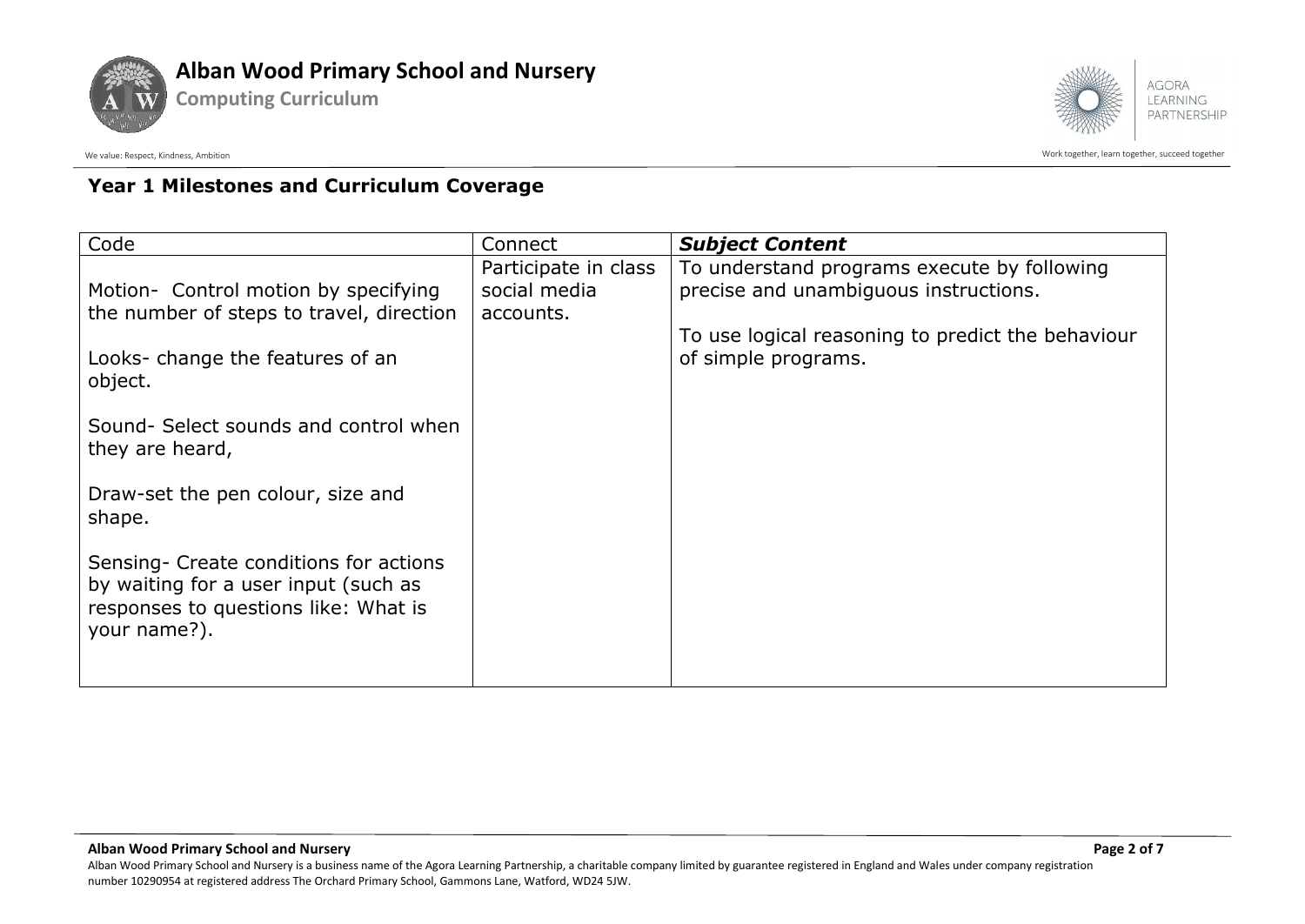







## **Year 2 Milestones and Curriculum Coverage**

| Code                                                             | Connect                           | Communicate/ Collect                                                               | <b>Subject Content</b>                                                                                     |
|------------------------------------------------------------------|-----------------------------------|------------------------------------------------------------------------------------|------------------------------------------------------------------------------------------------------------|
| Motion: • Control motion by                                      | • Understand online risks and the | • Use a range of applications and                                                  | To understand what algorithms                                                                              |
| specifying the number of                                         | age rules for sites.              | devices in order to communicate                                                    | are & how they are implemented                                                                             |
| turns/degrees of turn.                                           |                                   | ideas, work and messages.                                                          | as programs on digital devices.                                                                            |
| Looks: • Add text strings, show<br>and hide objects.             |                                   | • Use simple databases to record<br>information in areas across the<br>curriculum. | To create & debug simple<br>programs.                                                                      |
| Sound: • Select sounds and<br>control their duration and volume. |                                   |                                                                                    | To use technology purposefully to<br>create, organise, store,<br>manipulate & retrieve digital<br>content. |
| Draw: • Control when drawings                                    |                                   |                                                                                    |                                                                                                            |
| appear.                                                          |                                   |                                                                                    | To recognise common uses of<br>information technology beyond                                               |
| Events: • Specify user inputs                                    |                                   |                                                                                    | school.                                                                                                    |
| (such as clicks) to control events.                              |                                   |                                                                                    | To use technology safely &                                                                                 |
| Control: • Specify the nature of                                 |                                   |                                                                                    | respectfully, keeping personal                                                                             |
| events (such as a single event or                                |                                   |                                                                                    | information private & identify                                                                             |
| a loop).                                                         |                                   |                                                                                    | where to go for help and support                                                                           |
|                                                                  |                                   |                                                                                    | when they have concerns about                                                                              |
|                                                                  |                                   |                                                                                    | content or contact on the internet                                                                         |
|                                                                  |                                   |                                                                                    | or other online technologies.                                                                              |

**Alban Wood Primary School and Nursery Page 3 of 7**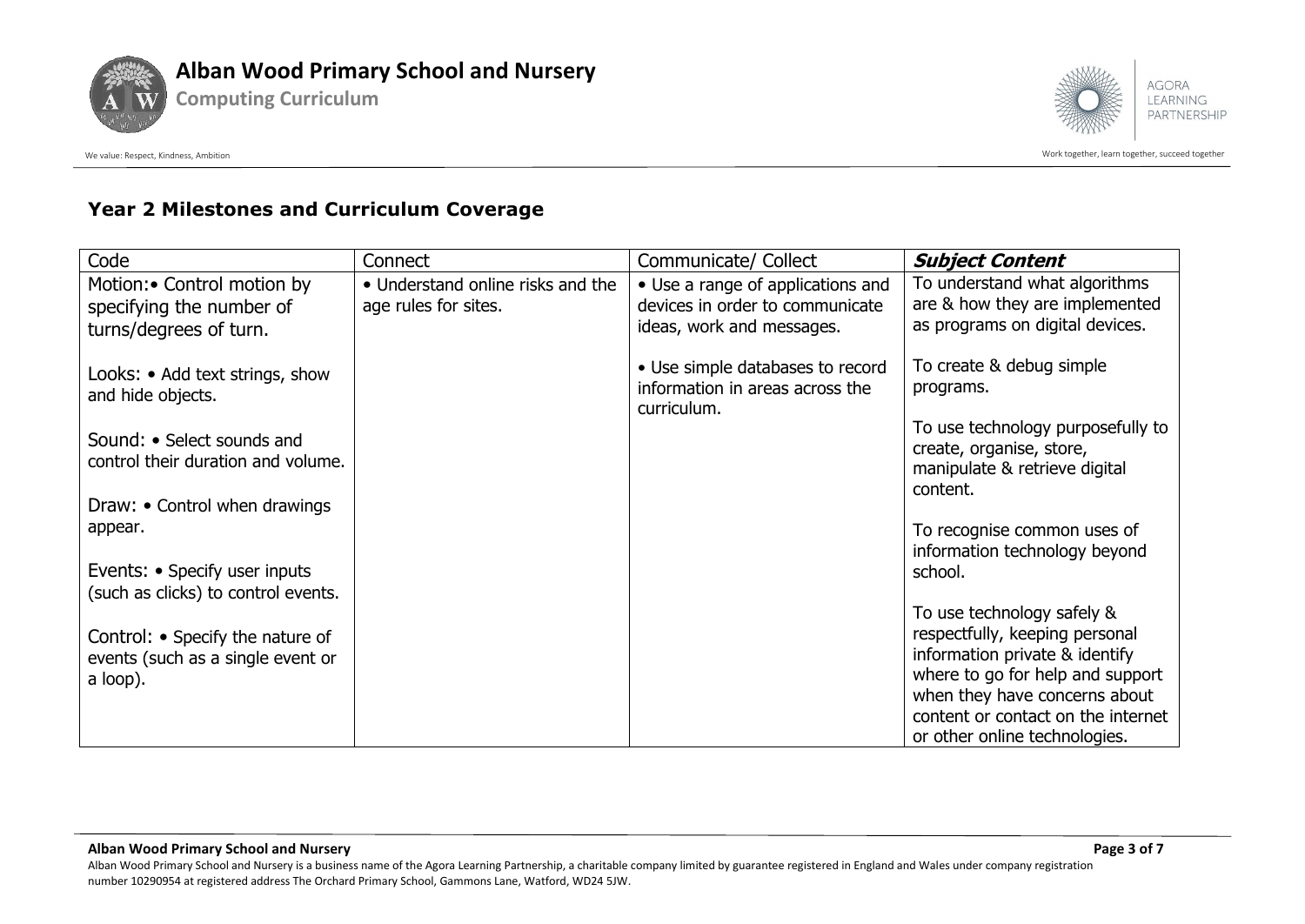





**LEARNING** PARTNERSHIP

We value: Respect, Kindness, Ambition controlled to a succeed together acceed together succeed together succeed together

## **Year 3 Milestones and Curriculum Coverage**

| Code                               | Connect                          | Communicate/ Collect | <b>Subject Content</b>                          |
|------------------------------------|----------------------------------|----------------------|-------------------------------------------------|
| Motion: • Use specified screen     | • Contribute to blogs that are   |                      | To work with variables and                      |
| coordinates.                       | moderated by teachers.           |                      | various forms of input and                      |
|                                    |                                  |                      | output.                                         |
| Looks: • Set the appearance of     | • Understand how online services |                      |                                                 |
| objects.                           | work.                            |                      | To understand computer                          |
|                                    |                                  |                      | networks including the internet;                |
| Sound: • Create and edit sounds.   |                                  |                      | how they can provide multiple                   |
|                                    |                                  |                      | services such as the world wide                 |
| Draw: • Control the shade of       |                                  |                      | web and the opportunities they                  |
| pens.                              |                                  |                      | offer for communication.                        |
| Sensing: • Create conditions for   |                                  |                      |                                                 |
| actions by sensing proximity or by |                                  |                      | To use search technologies                      |
| waiting for a user input (such as  |                                  |                      | effectively, appreciate how results             |
| proximity to a specified colour or |                                  |                      | are selected and ranked, and to                 |
| a line or responses to questions). |                                  |                      | be discerning in evaluating digital<br>content. |
|                                    |                                  |                      |                                                 |
| Variables & Lists: • Use variables |                                  |                      |                                                 |
| to store a value.                  |                                  |                      |                                                 |
|                                    |                                  |                      |                                                 |
| Operators: • Use the Reporter      |                                  |                      |                                                 |
| operators to perform calculations. |                                  |                      |                                                 |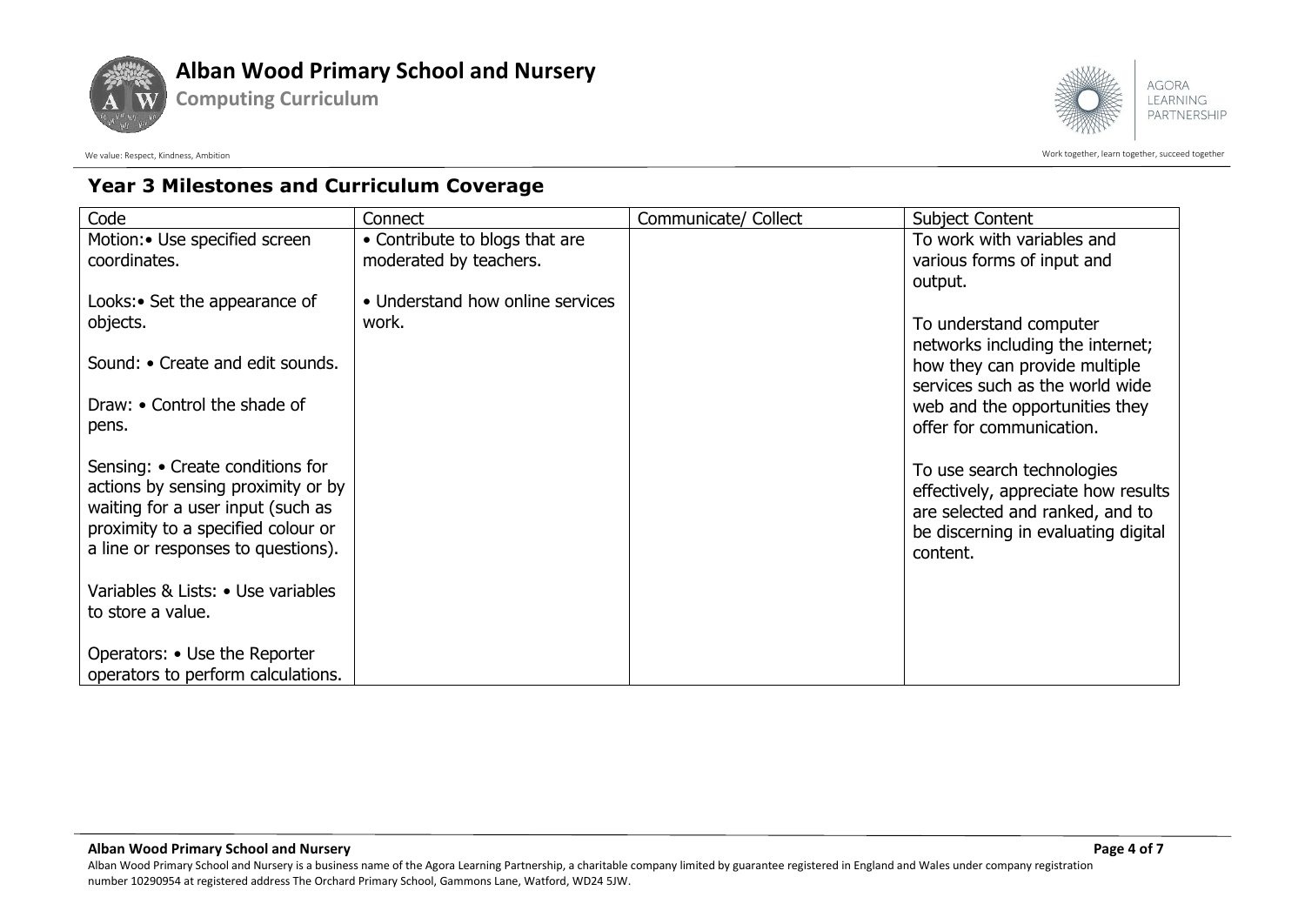



We value: Respect, Kindness, Ambition controlled to a succeed together acceed together succeed together succeed together

## **Year 4 Milestones and Curriculum Coverage**

**Computing Curriculum**

| Code                                                                                                         | Connect                                                                                                 | Communicate/ Collect                                                                                                   | <b>Subject Content</b>                                                                                                                                |
|--------------------------------------------------------------------------------------------------------------|---------------------------------------------------------------------------------------------------------|------------------------------------------------------------------------------------------------------------------------|-------------------------------------------------------------------------------------------------------------------------------------------------------|
| Motion: • Use specified screen                                                                               | • Give examples of the risks                                                                            | • Use some of the advanced                                                                                             | To use sequence & selection in                                                                                                                        |
| coordinates to control movement.                                                                             | posed by online communications.                                                                         | features of applications and                                                                                           | programs.                                                                                                                                             |
| Looks: • Create sequences of<br>changes.                                                                     | • Understand the term 'copyright'.                                                                      | devices in order to communicate<br>ideas, work or<br>messages professionally.                                          | To select, use and combine a<br>variety of software (including                                                                                        |
| Sound: Control when they are<br>heard, their volume, duration<br>and rests.                                  | • Understand that comments<br>made online that are hurtful or<br>offensive are the same<br>as bullying. | • Devise and construct databases<br>using applications designed for<br>this purpose in areas across the<br>curriculum. | internet services) on a range of<br>digital devices to design & create<br>a range of programs, systems and<br>content that accomplish given<br>goals. |
| Events: • Specify conditions to<br>trigger events.                                                           |                                                                                                         |                                                                                                                        | To recognise                                                                                                                                          |
| Control: • Use IF THEN<br>conditions to control events<br>or objects.                                        |                                                                                                         |                                                                                                                        | acceptable/unacceptable<br>behaviour.                                                                                                                 |
| Variables & Lists: • Use the<br>functions define, set, change,<br>show and hide to control the<br>variables. |                                                                                                         |                                                                                                                        |                                                                                                                                                       |
|                                                                                                              |                                                                                                         |                                                                                                                        |                                                                                                                                                       |

#### **Alban Wood Primary School and Nursery Page 5 of 7**

Alban Wood Primary School and Nursery is a business name of the Agora Learning Partnership, a charitable company limited by guarantee registered in England and Wales under company registration number 10290954 at registered address The Orchard Primary School, Gammons Lane, Watford, WD24 5JW.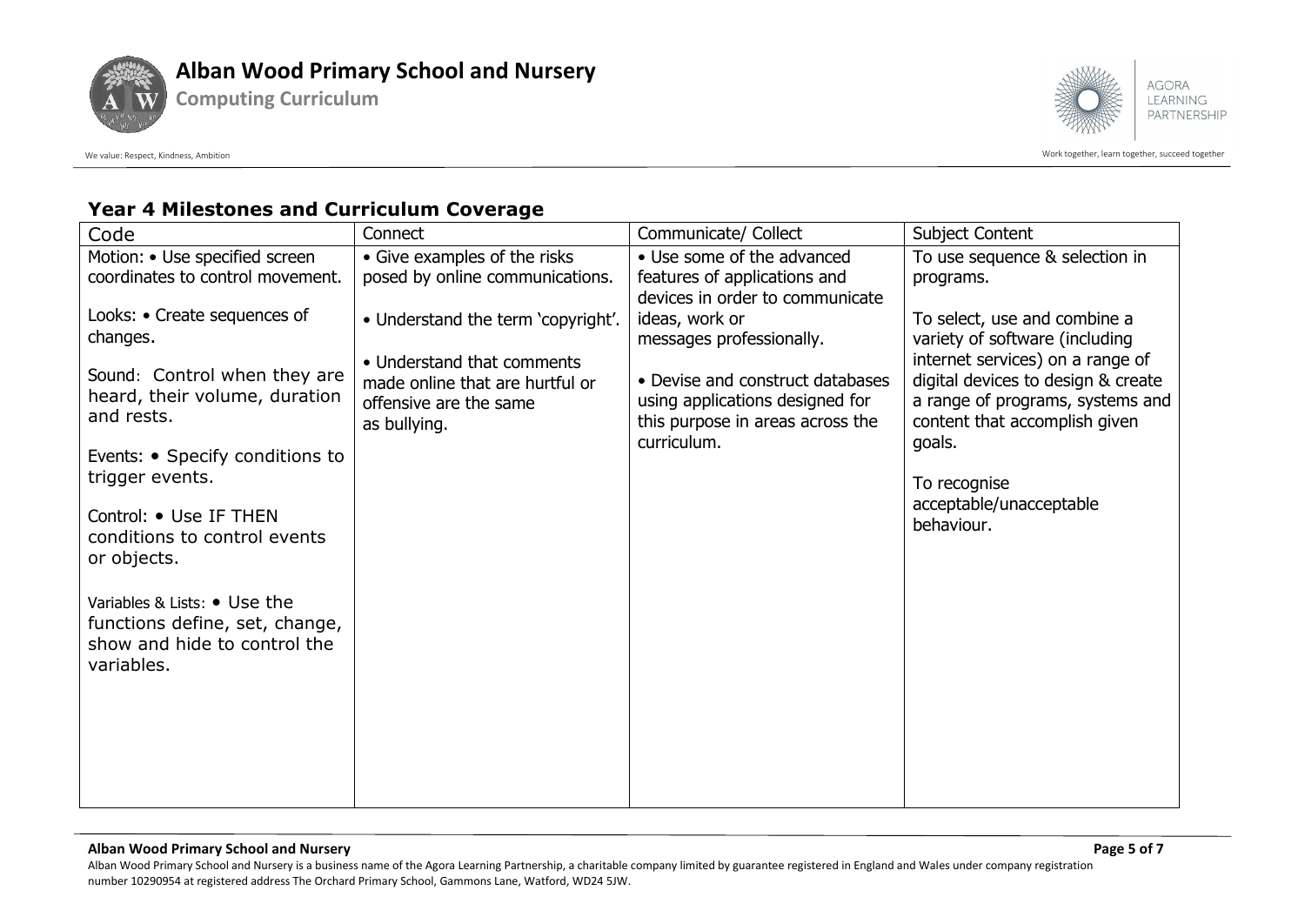



## **Year 5 Milestones and Curriculum Coverage**

**Computing Curriculum**

| Code                                                           | Connect                                        | Collect                          | <b>Subject Content</b>                                          |
|----------------------------------------------------------------|------------------------------------------------|----------------------------------|-----------------------------------------------------------------|
| Motion: • Set IF conditions for                                | • Understand the effect of online              | This concept involves developing | To design, write & debug                                        |
| movements.                                                     | comments and show                              | an understanding of databases    | programs that accomplish specific                               |
| Looks: • Change the position of                                | responsibility and sensitivity when<br>online. | and their uses.                  | goals, including controlling or<br>simulating physical systems. |
| objects between screen layers                                  |                                                |                                  |                                                                 |
| (send to back, bring to front).                                | • Understand how simple                        |                                  | To use logical reasoning to                                     |
|                                                                | networks are set up and used.                  |                                  | explain how some simple                                         |
| Sound: • Upload sounds from a                                  |                                                |                                  | algorithms work and to detect                                   |
| file and edit them.                                            |                                                |                                  | and correct errors in algorithms                                |
| Draw: • Combine the use of pens                                |                                                |                                  | and programs.                                                   |
| with movement to create                                        |                                                |                                  | To select, use & combine a                                      |
| interesting effects.                                           |                                                |                                  | variety of software (including                                  |
|                                                                |                                                |                                  | internet services) on a range of                                |
| Control: • Use IF THEN ELSE<br>conditions to control events or |                                                |                                  | digital devices to design & create                              |
| objects.                                                       |                                                |                                  | a range of programs, systems<br>content that accomplish given   |
|                                                                |                                                |                                  | goals, including collecting,                                    |
| Sensing: • Use a range of sensing                              |                                                |                                  | analysing, evaluating and                                       |
| tools (including proximity, user                               |                                                |                                  | presenting data and information.                                |
| inputs, loudness and mouse                                     |                                                |                                  |                                                                 |
| position) to control events<br>or actions.                     |                                                |                                  | To use technology safely,<br>respectfully and responsibly.      |
|                                                                |                                                |                                  |                                                                 |
| Operators: • Use the Boolean                                   |                                                |                                  |                                                                 |
| operators                                                      |                                                |                                  |                                                                 |

#### **Alban Wood Primary School and Nursery Page 6 of 7**

Alban Wood Primary School and Nursery is a business name of the Agora Learning Partnership, a charitable company limited by guarantee registered in England and Wales under company registration number 10290954 at registered address The Orchard Primary School, Gammons Lane, Watford, WD24 5JW.